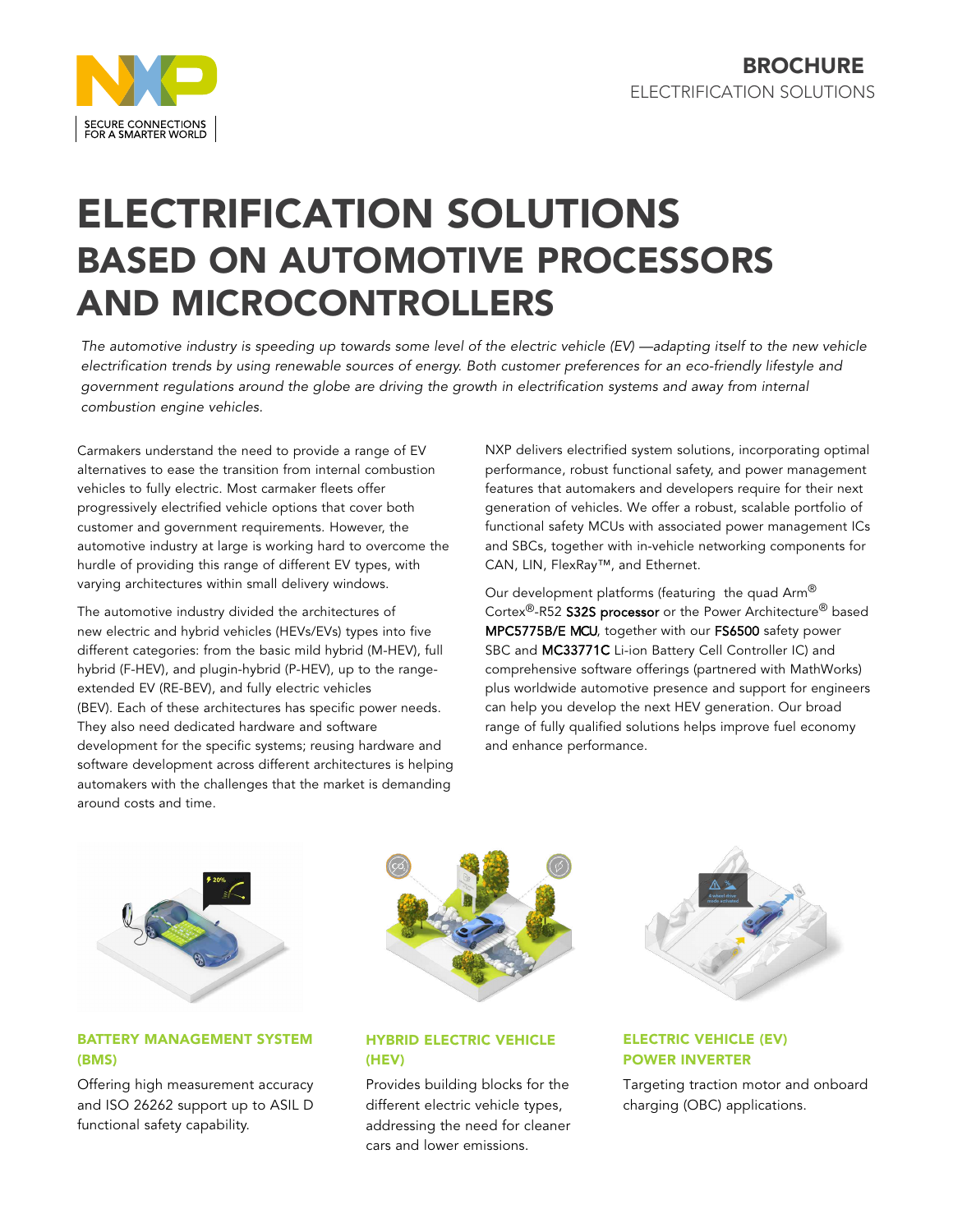#### BATTERY MANAGEMENT SYSTEM (BMS) | HYBRID ELECTRIC VEHICLE (HEV) | POWER INVERTER



[RDVCU5775EVM](https://www.nxp.com/design/designs/mpc5775b-bms-and-vcu-reference-design:RDVCU5775EVM) high-voltage BMS and Vehicle Control Unit (VCU) reference design



[MPC5775B/E-EVB](https://www.nxp.com/design/development-boards/automotive-development-platforms/mpc57xx-mcu-platforms/mpc5775b-e-low-cost-bms-and-inverter-development-board:MPC5775B-E-EVB) development board for BMS and inverter



[MPC5775B-BatterySystem](https://www.nxp.com/design/development-boards/automotive-development-platforms/mpc57xx-mcu-platforms/mpc5775b-and-mc33771-high-voltage-bms-evaluation-system:MPC5775B-BATTERYSYSTEM) HV evaluation system [MPC5777MEVB](https://www.nxp.com/design/development-boards/automotive-development-platforms/mpc57xx-mcu-platforms/mpc5777m-engine-management-evaluation-system:MPC5777MEVB) Evaluation system



[NEWTEC-NTBMS](https://www.nxp.com/design/designs/newtec-battery-management-system-bms-reference-design:NEWTEC-NTBMS) e-mobility BMS solution targeting ASIL C functional safety



[RDDRONE-BMS772](https://www.nxp.com/design/designs/smart-battery-management-for-mobile-robotics:RDDRONE-BMS772) 3 to 6 cell BMS on mobile robotics (drones and rovers) reference design



[RD-K344BMU](https://www.nxp.com/design/designs/hvbms-battery-management-unit-bmu:RD-K344BMU?tid=vanRD-K344BMU) high-voltage Battery Management Unit (BMU) reference design



[RD33771-48VEVM](https://www.nxp.com/design/designs/rd33771-48vevm-reference-design:RD33771-48VEVM) 48 V BMS reference design



To begin development on NXP's next generation of HEV and internal combustion engine MCUs



[MPC5777C-DEVB](https://www.nxp.com/design/development-boards/automotive-development-platforms/mpc57xx-mcu-platforms/mpc5777c-bms-and-engine-control-development-board:MPC5777C-DEVB) development board





[MPC5775BE-EVB](https://www.nxp.com/design/development-boards/automotive-development-platforms/mpc57xx-mcu-platforms/mpc5775be-bms-evaluation-system:MPC5775BE-EVB) evaluation system



[MPC5777CEVB](https://www.nxp.com/design/development-boards/automotive-development-platforms/mpc57xx-mcu-platforms/mpc5777c-engine-management-evaluation-system:MPC5777CEVB) Evaluation System



[MPC5746REVB](https://www.nxp.com/design/development-boards/automotive-development-platforms/mpc57xx-mcu-platforms/mpc5746r-engine-management-evaluation-system:MPC5746REVB) Evaluation System



[EV-INVERTERHDBT](https://www.nxp.com/design/designs/icp2-0-igbt-ev-power-inverter-control-platform:EV-INVERTERHDBT) power inverter control (ICP 2.0) reference design for electric vehicle high-voltage traction inverters, using IGBT power modules



[EV-INVERTER](https://www.nxp.com/design/designs/ev-power-inverter-control-reference-platform:RDPWRINVERTER) power inverter control reference design for electric vehicle traction motors and DC to DC converters

#### [Model-Based](https://www.nxp.com/design/automotive-software-and-tools/model-based-design-toolbox-mbdt:MBDT) Design Toolbox (MBDT) software

Estimating battery state of charge (SoC) is difficult and complex because of the non-linear character of the batteries and the internal environment assessments. Neural Networks and NXP's MBDT help simplify the [development](https://www.nxp.com/company/blog/model-based-design-helps-power-embedded-software-development-for-bms:BL-POWER-EMBEDDED-SOFTWARE-DEVELOPMENT) of a battery SoC estimation algorithm.